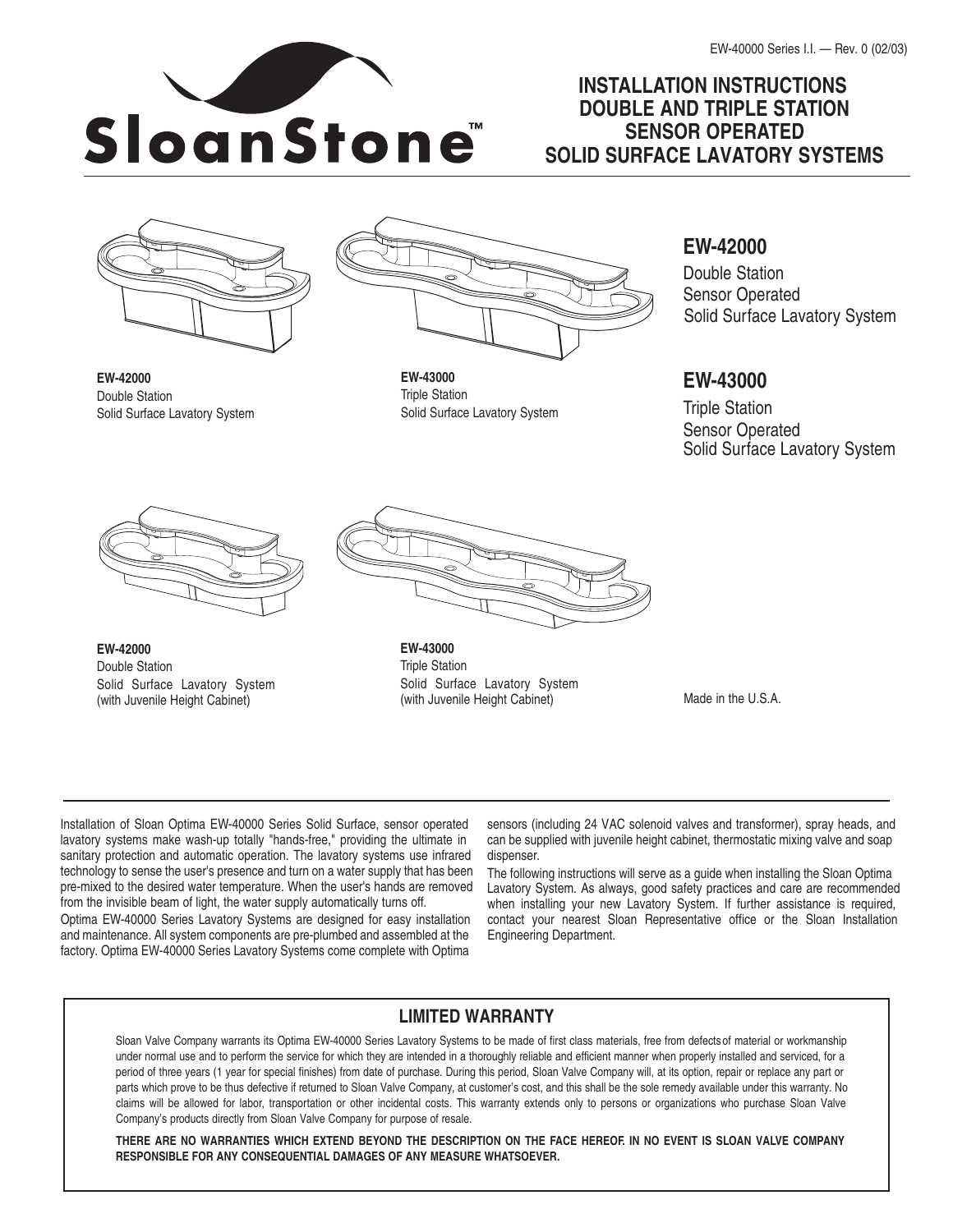## LAVATORY SYSTEM ROUGH-IN



#### Double Station Lavatory System

**MODEL EW-42000 — 0.5 gpm (1.9 Lpm) Max. — Aerator LAVATORY SYSTEM WEIGHT (Empty) — 190 Lbs. (86 Kg)**





#### Triple Station Lavatory System

**MODEL EW-43000 — 0.5 gpm (1.9 Lpm) Max. — Aerator LAVATORY SYSTEM WEIGHT (Empty) — 250 Lbs. (113 Kg)**



**Standard Height Cabinet Juvenile Height Cabinet**





| <b>VARIABLE MOUNTING HEIGHT CHART</b> |                                 |                                                       |                                                        |                                                 |  |
|---------------------------------------|---------------------------------|-------------------------------------------------------|--------------------------------------------------------|-------------------------------------------------|--|
|                                       | <b>DIMENSION</b><br>DESCRIPTION | Texas Accessibility<br>Standard (T.A.S.)<br>AGES 4-10 | Texas Accessibility<br>Standard (T.A.S.)<br>AGES 11-15 | American Disability<br>Act (A.D.A.)<br>STANDARD |  |
|                                       | ROUGH-IN                        | 201/2" (521 mm)                                       | 221/2" (572 mm)                                        | 24" (610 mm)                                    |  |
| B                                     | KNEE CLEARANCE                  | 26" (660 mm)                                          | 28" (711 mm)                                           | 291/2 (749 mm)                                  |  |
|                                       | RIM HEIGHT                      | 30" (762 mm)                                          | 32" (813 mm)                                           | 331/2" (851 mm)                                 |  |
|                                       | TOE CLEARANCE                   | 131/2" (343 mm)                                       | 151/2" (394 mm)                                        | 17" (432 mm)                                    |  |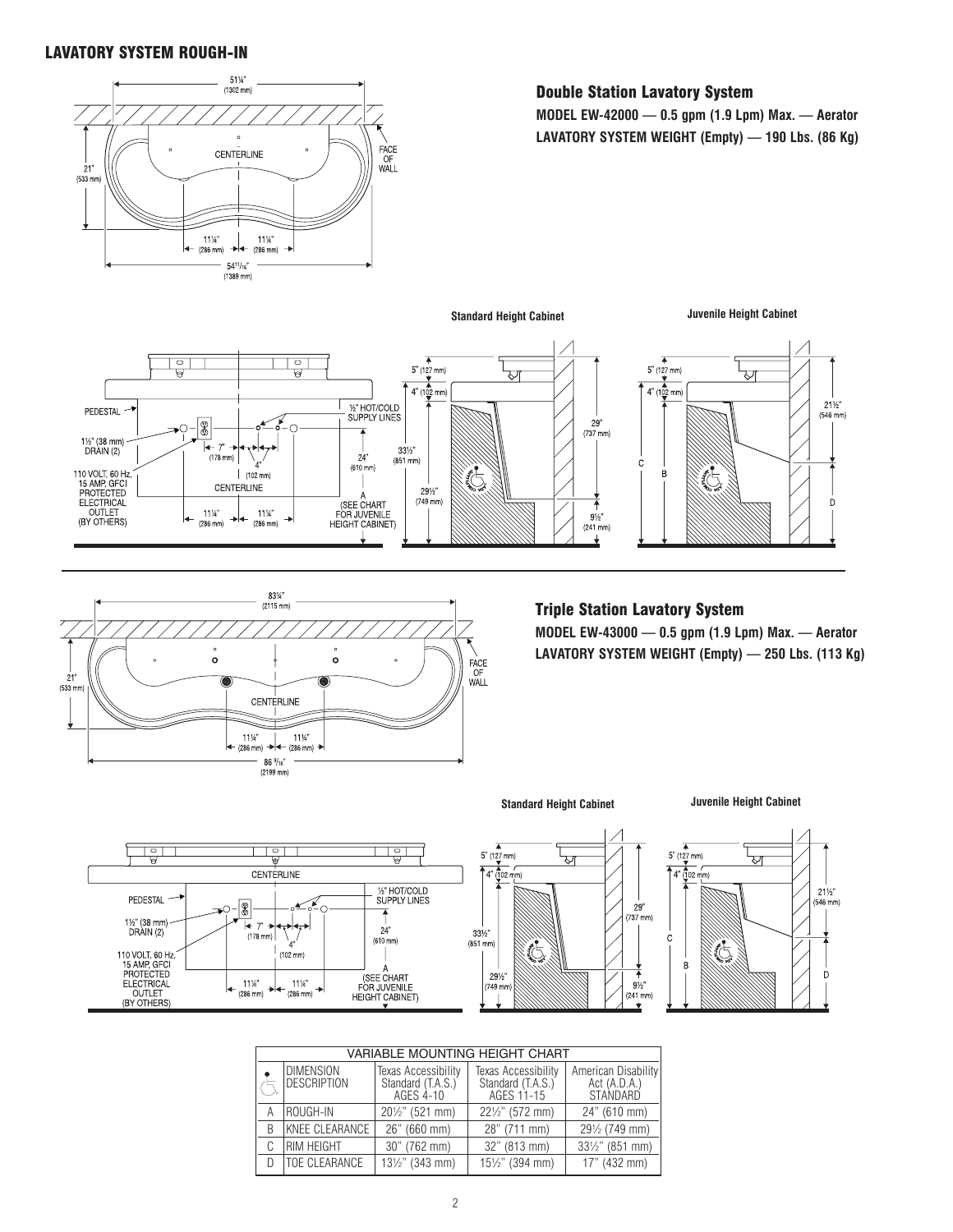#### PRIOR TO INSTALLATION

Prior to installing the Sloan Optima EW-40000 Series Lavatory System, install the items listed below. Also, refer to the appropriate rough-in diagram on Page 2.

- When Using Plug-In Transformer Install electrical receptacle(s) for plug-in transformer(s) — 120 VAC, 2 amp service for each ETF-233 (24 VAC, 35 VA) plug-in transformer used.
- When Using Box Mount Transformer Install electrical wiring to the transformer location — 120 VAC, 2 amp service for each standard EL-248-40 (24 VAC, 40 VA) or EL-154 (24 VAC, 50 VA) transformer used.
- Hot and cold water supply lines or tempered water supply line
- Drain lines

#### *Important:*

- *ADEQUATE STRUCTURAL SUPPORT IN OR BEHIND THE WALL IS REQUIRED. REFER TO THE APPROPRIATE ROUGH-IN DIAGRAM ON PAGE 2 FOR DRY WEIGHT OF SINK. STRUCTURAL SUPPORT MUST HAVE A MINIMUM PULLOUT RATING OF 1000 POUNDS (450 Kg).*
- *ALL ELECTRICAL WIRING SHOULD BE INSTALLED IN ACCORDANCE WITH NATIONAL/LOCAL CODES AND REGULATIONS.*
- *ALL PLUMBING SHOULD BE INSTALLED IN ACCORDANCE WITH APPLICABLE CODES AND REGULATIONS.*
- *A 24 VAC STEP-DOWN TRANSFORMER MUST BE USED FOR HARDWIRE APPLICATIONS.*
- *USE APPROPRIATE PRECAUTIONS WHILE CONNECTING TRANSFORMER TO 120 VAC POWER SOURCE.*
- *DO NOT PLUG TRANSFORMER INTO POWER SOURCE (RECEPTACLE) UNTIL ALL WIRING IS COMPLETED. PERMANENT DAMAGE TO THE TRANSFORMER AND CIRCUIT CONTROL MODULE WILL RESULT IF 24 VAC WIRES TOUCH EACH OTHER OR SHORT WHEN POWER SUPPLY IS ACTIVE.*
- *BEFORE CONNECTING FLEX HOSES TO SUPPLY STOPS, FLUSH ALL WATER LINES UNTIL WATER IS CLEAR.*

#### TOOLS REQUIRED FOR INSTALLATION

- Electric drill for drilling anchor holes.
- Socket or open end wrench for installing anchoring fasteners.
- Open end wrench for connecting water lines.
- Pipe wrench for installing drain lines.

#### SINK LOCATION

Determine the appropriate wall location for the Lavatory System. Consider that hot and cold water supply lines, a drain line, and an electrical source (receptacle or wiring depending on type of transformer used) will be required. For Cabinets with slide out panels, leave enough room on each side of the Cabinet for panel removal. Compare the physical dimensions of the Lavatory System to the space available for the installation. If wall is not load bearing, a carrier may be required behind the wall. Refer to the appropriate Rough-in diagram on Page 2 for Lavatory System dimensions. Prior to Lavatory System installation, electric wiring, water supply and drain must be installed.

#### INSTALLATION INSTRUCTIONS

### Step 1 — Cabinet Mounting

- **A** Remove plastic protective coating from all stainless parts before installation.
- B) Measure and mark vertical centerline of lavatory system on wall.
- **C** Determine desired cabinet height. Using rough-in diagrams on page 2, identify the type of cabinet being installed. When installing a juvenile cabinet, be sure to identify the proper clearance required between bottom of cabinet and finished floor. (Refer to variable mounting height chart at bottom of page 2). Once the dimension between finish floor and bottom of cabinet is determined, mark the wall at that height.
- D With help of an assistant, lift pedestal against wall, aligning bottom of cabinet with mark made on wall. Align Center hole of cabinet with vertical centerline on wall. Level cabinet, then mark or drill holes in wall through all mounting holes located on back of cabinet.
- **E** Secure Cabinet to wall using wall anchors that are specific for that type of wall: drywall, concrete, metal studs, wood studs, etc. (supplied by installer).

#### Step 2 — Strainer Installation

- **A** Insert strainer into Basin using plumbers putty (supplied by installer).
- **B** From beneath basin, install the rubber gasket, cardboard seat and drain nut onto strainer. Secure drain nut against Basin.



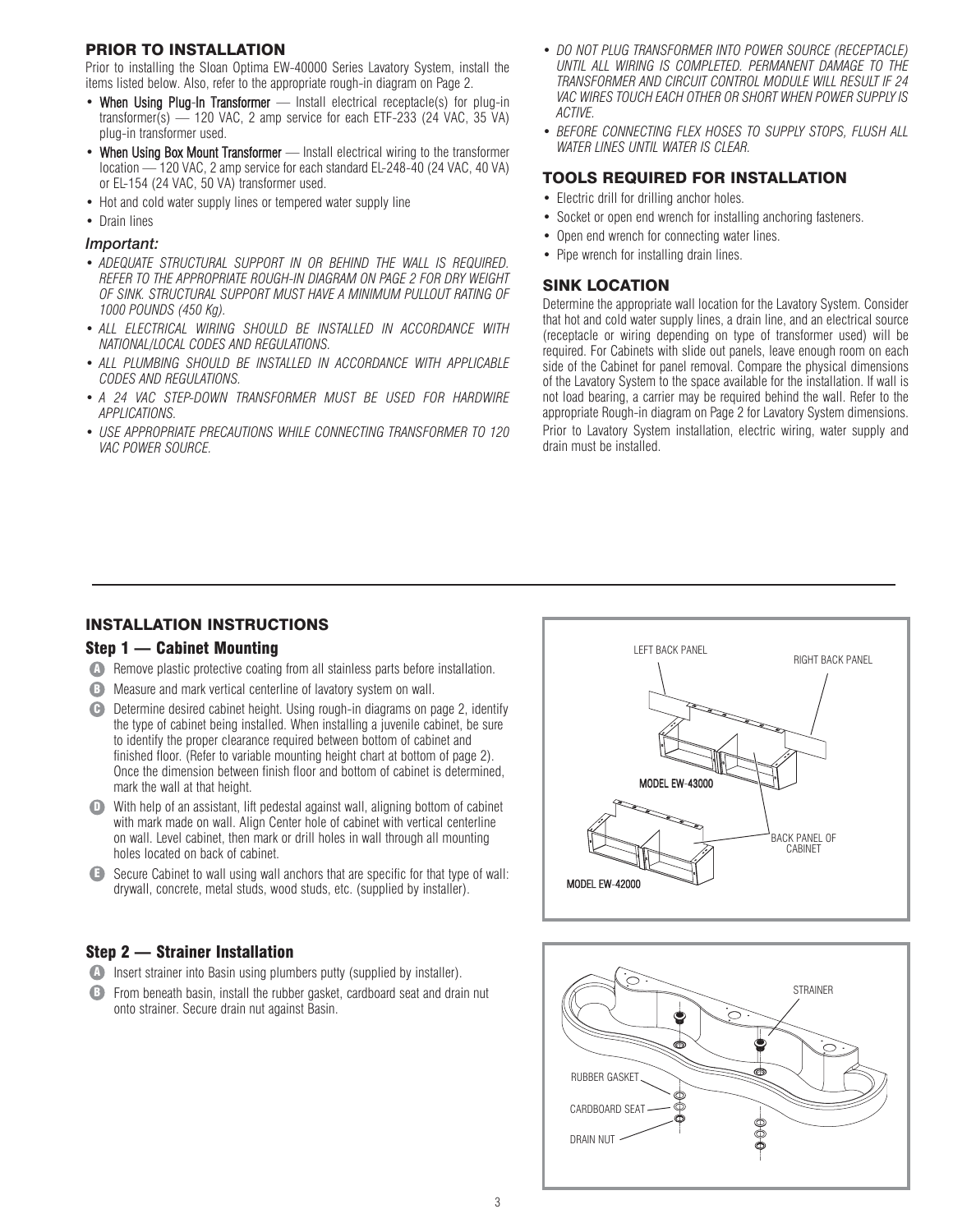### Step 3 — Basin and Actuator Housing Assembly

 $\blacksquare$  Slide two 1/4"-20 Tinnerman nuts into two center slots on top flange of Cabinet.

*Note: nuts should be approximately in center of slots.*

- **B** With the help of an assistant, carefully lift Basin onto Cabinet aligning mounting holes in Basin with Tinnerman nuts of Cabinet.
- Insert Left and Right Side Closure Panels between Cabinet and Basin as illustrated.  $\mathbf \Theta$

*Caution: Do not leave basin on cabinet unsupported. It may fall and cause damage or personal injury.*

- **D** Align slots of Left Side Closure Panel with slots of Left Side Back Panel. Install  $\frac{1}{4}$ "-20 x  $\frac{1}{2}$ " fasteners loose enough for further alignment. Follow the same procedure for the right side.
- **E** From beneath Basin, align slots of Cabinet and Closure Panels with threaded mounting holes beneath Basin. Install 1/4"-20 x 1/2" fasteners in all Basin mounting holes and tighten securely. Tighten all remaining fasteners securely.
- **E** Locate front panel of Cabinet kit, align holes with front inserts on Basin and secure with  $\frac{1}{4}$ "-20 x  $\frac{1}{2}$ " fasteners.
- **G** Place Actuator Assemblies on top of Basin with holes aligned. Secure each Actuator Assembly with two (2)  $\frac{1}{4}$  -20 x  $\frac{1}{2}$ " fasteners in rear holes.

## Step 4 — Sensor and Water Line Connection

**A** Locate group of colored wires attached to Terminal Block of Cabinet. Feed two like-colored wires into each Actuator Assembly.

*Note: Use wire tie mounts and wire ties to route and secure wiring. Wires are long enough to accommodate various routing paths. Longer wires may need to be bundled with wire ties so they do not come in contact with sharp corners.*

- **B** Attach both like-colored wires to Sensor (either wire will work on each connector).
- C Locate the 3/8" x 4" colored tubing water lines. Match up the color of tubing with the color of wire and run tubing into each Actuator Assembly. Loosen Plastic Nut and firmly push each tubing water line onto Spray Head, being sure to match each color together (wire and tubing). Tighten Plastic Nut securely.

## Step 5 — Drain and Water Supply Line Connection

**A** Install P-trap and drain lines making sure all connections are secure.

*Note: P-trap and drain lines furnished by others.*

Flush supply line(s) of any debris. Install Flex Hose(s) to water supply line(s). Tighten fitting(s) securely.  $\bullet$ 

## Step 6 — Supply Power to Lavatory System

- **A** For hardwire installations, make sure that power is off to the transformer prior to making connections. Run power wires from Transformer to Terminal Block as illustrated. Use wire ties to secure wiring. Once all wiring within the system is connected, supply power to the Transformer.
- **B** For Plug-in Transformer installations, make sure that power is supplied to the receptacle. Once all wiring within the system is connected, plug the Transformer into the receptacle.

*Important: Plug-in Transformer MUST be used with a Ground Fault Interrupt (GFCI) Receptacle to help prevent possible electrical shock.*







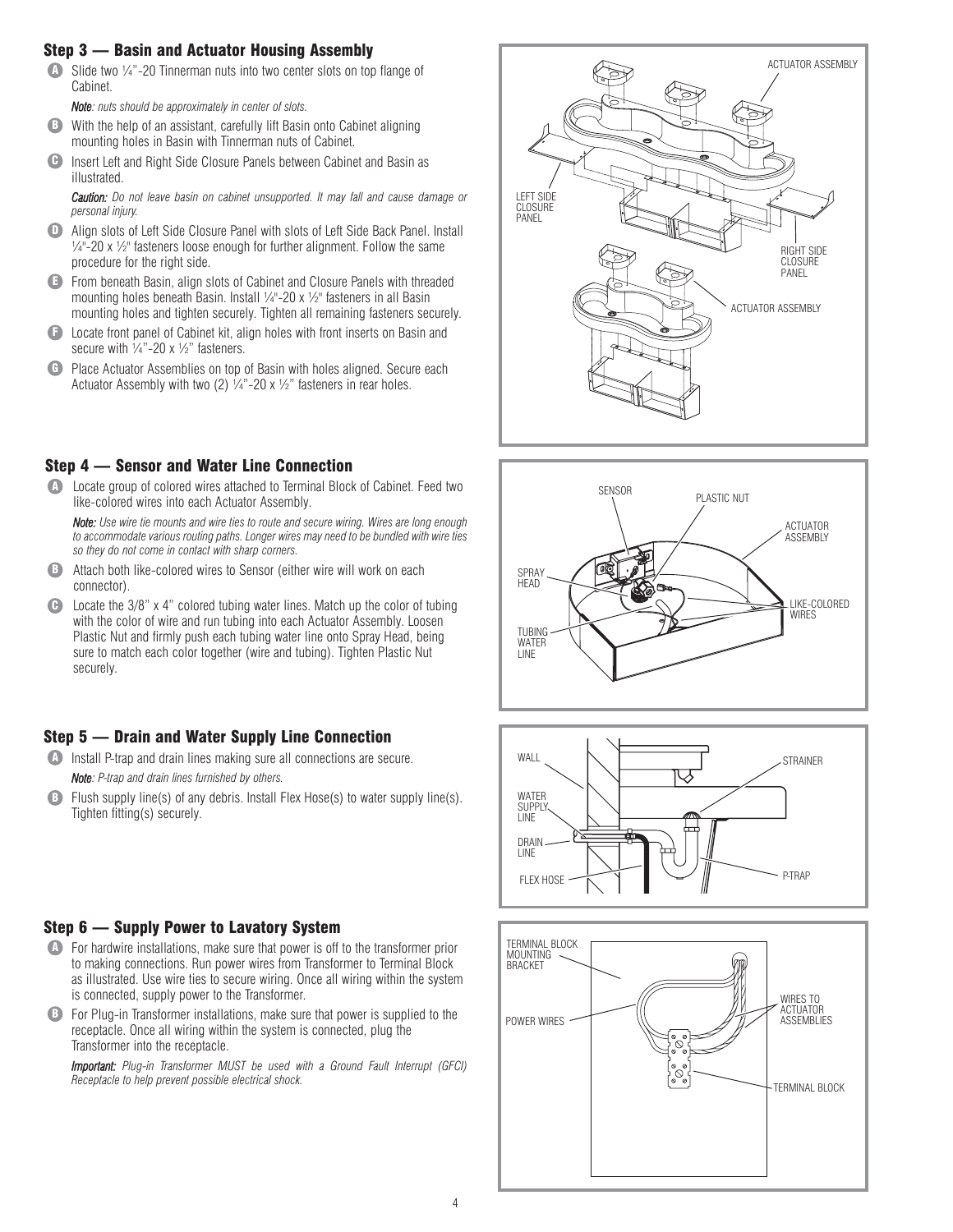# Step 7 — Start-Up

- **A** Turn on water supply to lavatory system. Check for leaks at water supply and drain lines. Repair any leaks.
- With Aerator removed, activate Spray Head for 30 seconds by standing in front of the Spray Head. The Solenoid Valve should "click," Sensor LED indicator should blink and water should flow from the Spray Head. If this does not occur, refer to the Troubleshooting section of this instruction manual. B
- **C** Close Supply Stops and reinstall Aerator (using the Key provided). Reopen Supply Stops, activate Spray Head and check for leaks.

*Optima EW-40000 Series Lavatory Systems are equipped with EL-1500-LL self adaptive infrared sensors. No adjustment is necessary. Spray head will operate when user is 25 to 45 inches (635 to 1143 mm) from the Sensor.*

## Step 9 — Final Assembly

- Slide a Tinnerman nut over the hole in each Filler Tray. Position Filler Trays between A Actuator Assemblies.
- Install a ¼"-20 x 1" hex bolt into the front hole of the Actuator Assembly and through the Basin. Secure using a Wing Nut. Follow the same procedure for the remaining Actuator Assemblies. B
- Thread a Coupling Nut half-way onto one end of a Threaded Rod. Thread the other C end of the Threaded rod through the Actuator Assembly and into the threaded hole of the Basin. The top of the Coupling Nut should be positioned just below the top of the Actuator Assembly. Install a Wing Nut onto the lower end of the Threaded Rod to secure the Threaded Rod from turning. Follow the same procedure for the remaining Actuator Assemblies.
- **D** Position the Solid Surface Cover over the Actuator Assemblies aligning Cover mounting holes with Coupling Nuts.
- $\blacksquare$  Install a  $\frac{1}{4}$  -20 x 1" flat head fastener through the Cover and into each Coupling Nut. Do not tighten fasteners at this time.
- **F** Install a  $\frac{1}{4}$  -20 x 1 $\frac{1}{2}$ " flat head fastener through the Cover and into each Filler Tray.
- **G** Tighten all Cover fasteners at this time.
- **H** Slide 1/4"-20 Tinnerman nuts over the remaining holes located on the front panel of the Cabinet. Install Solid Surface Front Access Panels with 1/4"-20 x 1" fasteners.

## **OPERATION**

As the users enters the beam's effective range, the beam is reflected back into the sensor receiver and activates the solenoid valve allowing water to flow from the Spray Head. Water will flow until the user steps away from the Spray Head or until the automatic time out limit setting is reached.

# SOLENOID SCREEN FILTER CLEANING

- Before cleaning the Screen Filter, turn off the water supply at supply stop(s). A
- **B** Activate the Spray Head to relieve any pressure in the system.
- **C** Unscrew the Filter Cap and remove it from the Solenoid Valve Housing.
- D Carefully remove the Screen Filter from the Solenoid Valve Housing.
- **E** Clean the Screen Filter using fresh tap water only. If necessary, use a small brush to clean. Use caution while cleaning to prevent damage to Screen Filter.
- Examine the Copper Washer for wear or damage; replace if necessary. Carefully F replace the Screen Filter into the Filter Cap. Screw the Filter Cap with Copper Washer into the Solenoid Valve Housing and tighten securely to prevent leaks.
- **G** Turn on the water supply at the supply stop(s). Activate the Spray Head to purge any air from the system lines. Check for leaks and repair as necessary.

# TROUBLESHOOTING GUIDE

# I. No water flows when sensor is activated

Ensure that main power supply is turned "ON." Check receptacle, transformer, solenoid, leads and connections.

#### If Sensor LED does not blink:

- A. Control module circuit board is faulty; replace.
- B. Sensor is faulty; replace sensor module.

#### If Sensor LED blinks when user is sensed:

- A. Supply Stop(s) may be closed; open Supply Stop(s).
- B. Debris may be in Solenoid filter; remove, clean and reinstall.

#### II. Very low flow or slow dribble









- A. Supply Stop(s) may be closed; open Supply Stop(s).
- B. Debris is in solenoid, won't close properly; remove operator and clean. Reassemble in the same manner.
- C. Debris may be in Solenoid filter; remove, clean and reinstall.
- D. Debris is in spray head; remove, clean and reinstall.

#### III. Continues to run (even after power to faucet has been disconnected)

- A. Solenoid valve is installed backwards; install correctly.
- B. Debris is in solenoid, won't close properly; remove operator and clean. Reassemble in the same manner.

*If further assistance is required, please contact the Sloan Valve Company Installation Engineering Department at 1-888-SLOAN-14 (1-888-756-2614).*